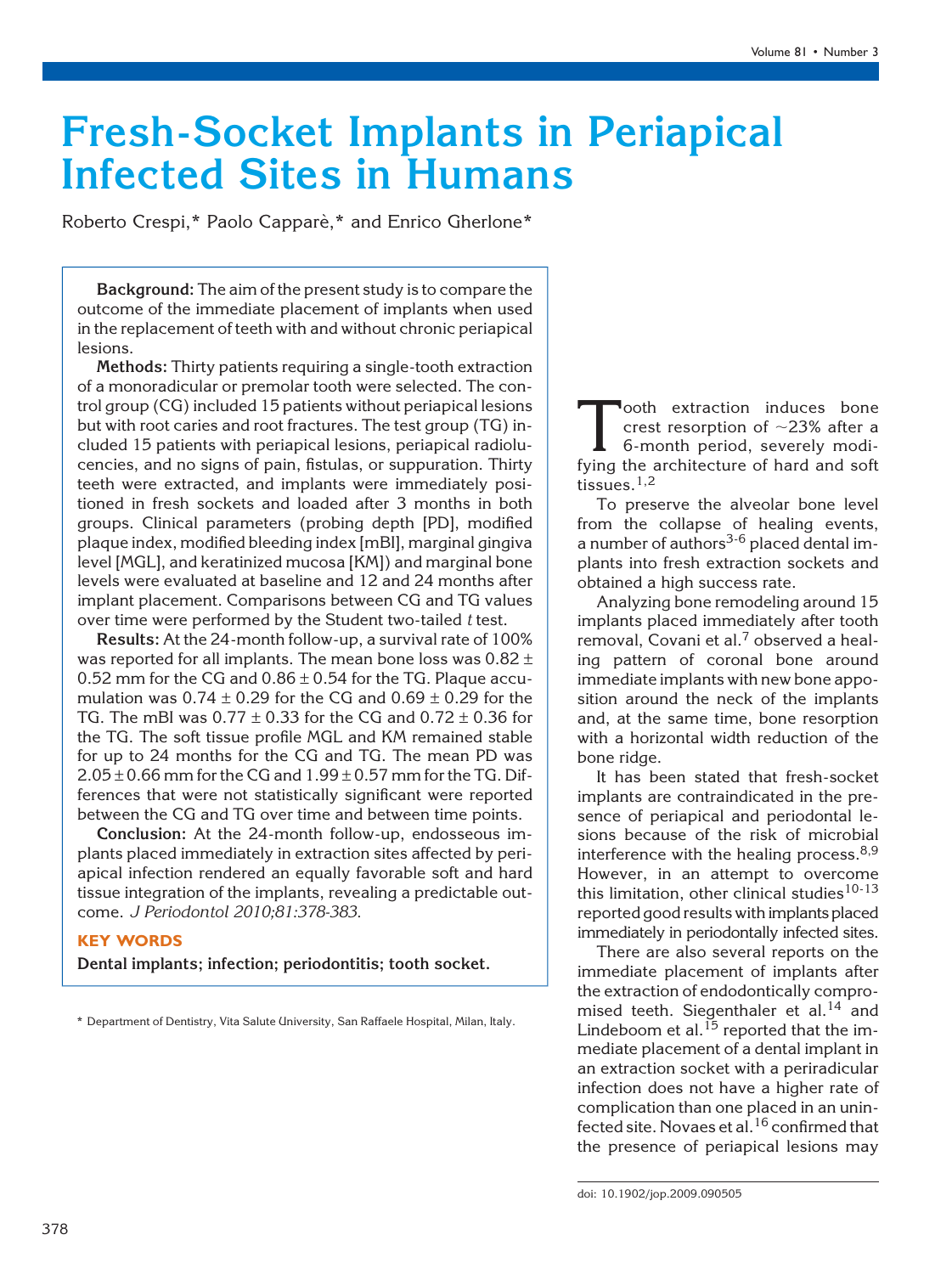|                  | CG                |                  |       | <b>TG</b>         |                  |       |
|------------------|-------------------|------------------|-------|-------------------|------------------|-------|
|                  | Implant Size (mm) |                  |       | Implant Size (mm) |                  |       |
| Implant Position | $5.0 \times 13$   | $3.75 \times 13$ | Total | $5.0 \times 13$   | $3.75 \times 13$ | Total |
| Incisor          | 6                 |                  |       |                   |                  |       |
| Canine           |                   |                  |       |                   | 0                |       |
| Premolar         | 4                 |                  | 6     |                   |                  |       |
| Total            | $\overline{2}$    |                  | 15    |                   |                  |       |

# Table 1. Implant Positions and Dimensions for the CG and TG

not represent a contraindication if appropriate clinical procedures to clean and decontaminate the surgical site are taken. Rosenquist and Grenthe<sup>9</sup> reported that implants placed immediately after the extraction of teeth with root fractures or resorption have a higher success rate than periodontally compromised teeth. Only a few studies<sup>9,14-16</sup> regarding immediate implant placement in fresh sockets with periapical lesions were published, and to our knowledge, no prospective randomized studies have been conducted to determine the feasibility of this surgical procedure. The purpose of this prospective randomized study was to compare the outcome of the immediate placement of implants when used in the replacement of teeth with and without chronic periapical lesions.

#### MATERIALS AND METHODS

#### Patient Selection

Between February 2007 and May 2007, 30 patients (18 females and 12 males; age range: 34 to 71 years; mean age: 51.2 years) were included in this study at the Department of Dentistry, Vita Salute University, San Raffaele Hospital.

All patients required a single-tooth extraction of a monoradicular or premolar tooth and were randomly placed into a test group (TG) or control group (CG) (Table 1). Implants were positioned immediately after tooth extraction and loaded after 3 months in both groups. All patients needed teeth to be replaced by immediate implants. The CG included 15 patients without periapical pathology, with root caries and root fractures, and without acute or chronic periapical lesions. The TG included 15 patients with periapical pathology and periapical radiolucencies and no signs of pain, fistulas, or suppuration.

The patients included in this clinical study were treated by one oral surgeon (RC) and one prosthetic specialist (EG).

Inclusion criteria for patient selection were: the presence of adjacent teeth, presence of four bony walls of the alveolus, presence of  $\geq 4$  mm of bone beyond the root apex, periapical lesions present on all bony walls, good health, and no chronic systemic diseases. Exclusion criteria were: the presence of a dehiscence or fenestration of the residual bony walls, presence of signs of acute infection around alveolar bone at the surgical site, uncontrolled diabetes, coagulation disorders, being a heavy smoker (>10 cigarettes per day), and alcohol or drug abuse. The local ethical committee at the San Raffaele Scientific Institute approved the study, and all patients gave their written informed consent for immediate implant placement into fresh sockets.

# Surgical Protocol

One hour prior to surgery, the patients received 1 g amoxicillin and 1 g twice a day for a week after the surgical procedure. Surgery was performed under local anesthesia (octocaine,† 20 mg/ml, with adrenaline, 1:80.000).

Thirty teeth (Table 1), including incisors, canines, and premolars, were extracted, maintaining the integrity of the socket. Avoiding buccal mucogingival flaps, a periodontal probe<sup> $\dagger$ </sup> was used to verify the integrity of the four walls of the fresh sockets. All granulation tissue was carefully removed from the area of the periapical lesion and rinsed with a physiologic solution.

The implant site was prepared with a standard drill following the palatal bony walls as a guide, and the apical portion of the implant was placed  $\geq 4$  mm beyond the root apex; no countersinking was used. The coronal margin of the fixture was located at the buccal level of the bone crest.

In the two groups, 30 titanium implants§ were immediately placed after extraction (Table 1). The implant had a 0.8-mm machined neck and a rough-surface body with a progressive-thread design. Twenty-three

Molteni Dental, Scandicci, Italy.

<sup>‡</sup> Hu-Friedy PGF-GFS, Hu-Friedy, Chicago, IL. § Seven, Sweden-Martina, Padova, Italy.<br>∥ Titanium Plaemo Carel Carel Carel Carel Carel Carel Carel Carel Carel Carel Carel Carel Carel Carel Carel Car

Titanium Plasma Spray, Sweden-Martina, Padova, Italy.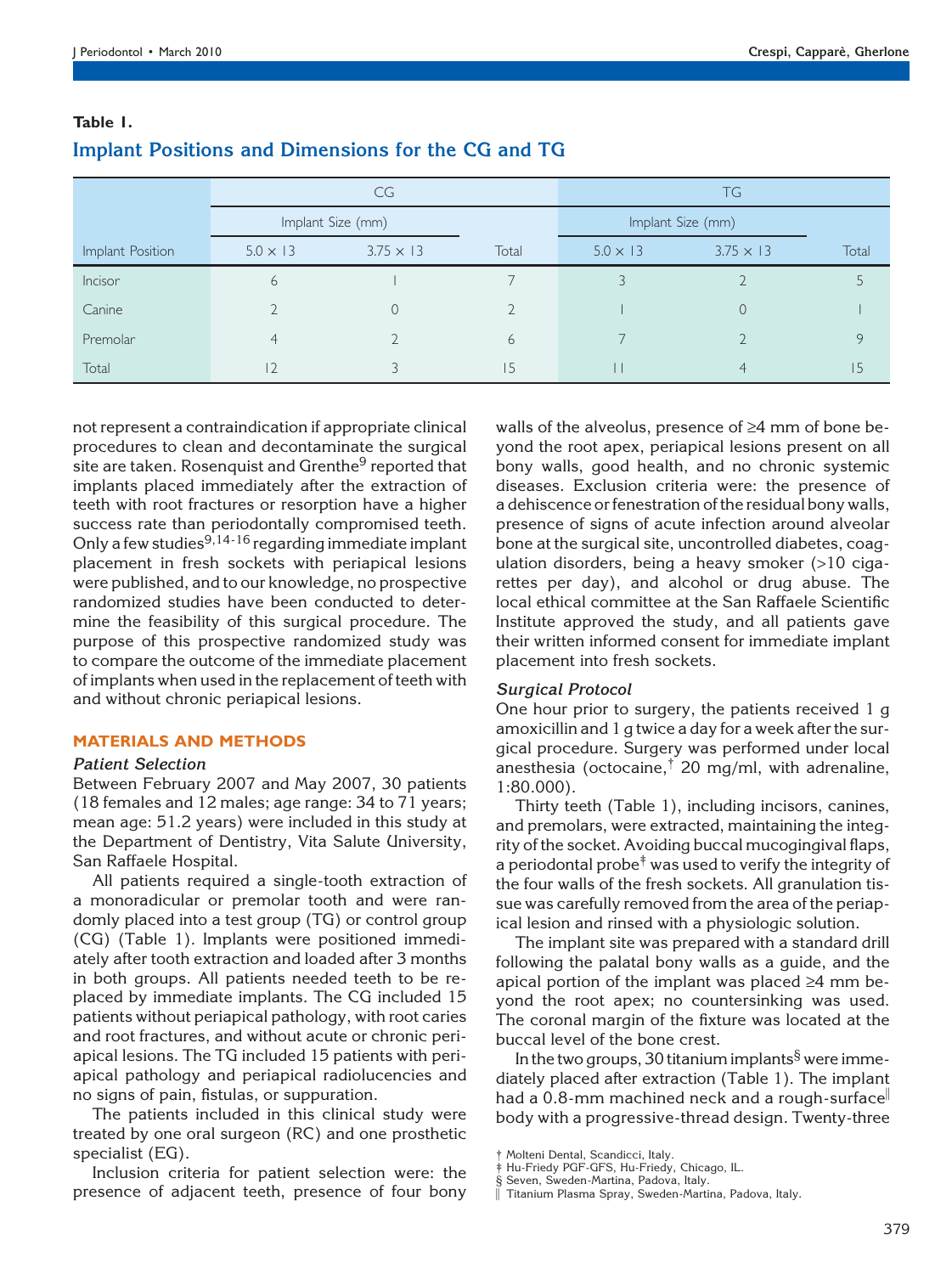implants had a diameter of 5 mm, and seven implants had a diameter of 3.75 mm, with a 13-mm length (Table 1).

All implants were placed with a minimum insertion torque of 25 Ncm that was assessed by a device¶ for measuring force resistance. After implant placement, a partial-thickness flap was coronally repositioned to obtain primary wound closure and sutured. A chlorhexidine mouthwash was prescribed twice daily for the next 15 days.

## Follow-Up

The following clinical parameters were checked: pain, occlusion, and prosthesis mobility. Success criteria for implant survival were accepted as the presence of implant stability, absence of a radiolucent zone around the implants, no mucosal suppuration, and no pain.<sup>17</sup> Follow-up examinations were performed at baseline and 12 and 24 months. The probing depth (PD), modified plaque index (mPI), and modified bleeding index (mBI) were determined on the mesial, distal, buccal, and palatal surfaces of the implants<sup>18</sup> with a periodontal probe.<sup>#</sup> The distance between the platform of the implant and the marginal gingiva level (MGL) was measured at four sites per implant as the same surfaces as for the mPI. The width of the keratinized mucosa (KM) was recorded at the mid-buccal sites.

#### Radiographs

Intraoral digital radiographs\*\* were made at baseline and 12 and 24 months (Figs. 1 and 2) after implant placement. Periapical radiographs were taken perpendicular to the long axis of the implant with a long-cone parallel technique using an occlusal template to measure the marginal bone level. A radiolo-



Figure 1. A) Preoperative radiograph of tooth #5 in CG. Deep root decay was present. **B)** Postoperative periapical radiograph of implant after 2 years.



#### Figure 2.

A) Preoperative radiograph of tooth #12 in TG. A periapical lesion was present. **B)** Postoperative periapical radiograph of implant after 2 years.

gist measured the changes in marginal bone height over time. The marginal bone level was considered from the reference point represented by the more coronal portion of the implant in contact with the bone to the point where the bone tissue met the implant surface at the mesial and distal sites. The difference in bone level was measured using software.††

#### Placement of the Definitive Prosthesis

Three months after implant placement, a second surgical-stage procedure was performed. In both groups, transfer copings were inserted into the internal hex of the implant with a seating instrument and secured with abutment screws. Impressions were taken with a silicon material using an individual impression tray. Prepared final metal abutments were screwed onto osseointegrated implants, and temporary crowns were positioned. Six months later, final metal ceramic restorations were cemented on the abutments.

# Statistical Analyses

Dedicated software $\dagger\ddagger$  was used for all statistical analyses. For clinical parameters and radiographic bone levels (mesial, distal, and mean bone loss), data were calculated for each implant and reported as the mean  $\pm$ SD at baseline and 12 and 24 months. To compare the differences between TG and CG data at every time point, a Student two-tailed t test was adopted. P<0.05 was considered the threshold for statistical significance.

¶ Sweden-Martina.

- # Hu-Friedy PGF-GFS, Hu-Friedy.
- Schick CDR, Schick Technologies, Long Island City, NY.
- Schick Technologies.
- ‡‡ SPSS 11.5.0, SPSS, Chicago, IL.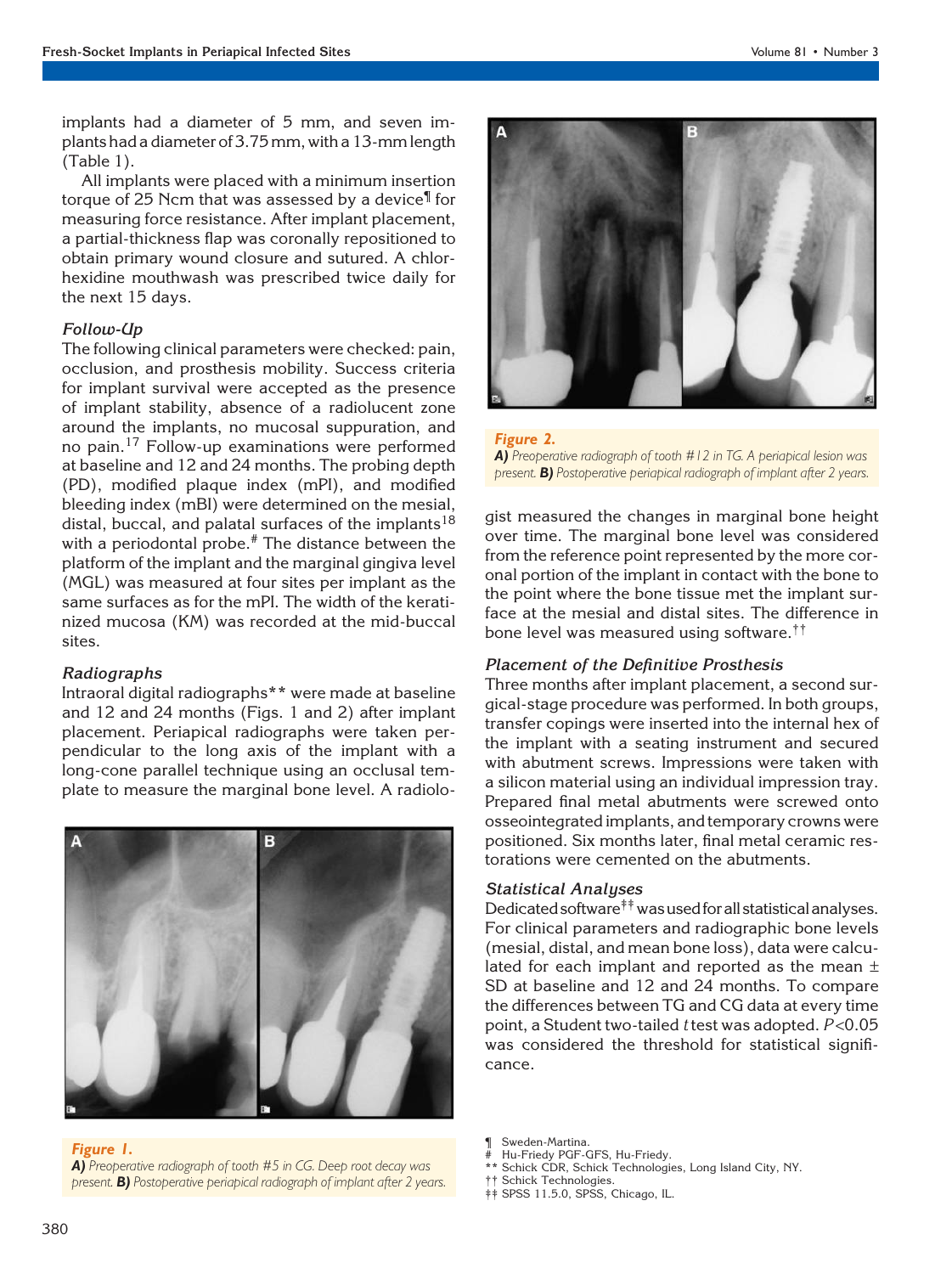#### RESULTS

#### Surgical and Prosthetic Procedure

After 24 months of follow-up, a survival rate of 100% was reported for all implants. No pain or final prosthesis mobility were registered. There was suitable wound healing around temporary abutments, with a fine adaptation to the temporary crown. Minor swelling of gingival mucosa was present in the first days after surgical procedures. No mucositis or flap dehiscences with suppuration were found. The final ceramic-fused-to-metal restorations were cemented 6 months after implant placement.

## Clinical Parameters

Clinical parameter values are reported in Table 2. At the 24-month follow-up, plaque accumulation was  $0.74 \pm 0.29$  for the CG and  $0.69 \pm 0.29$  for the TG, whereas the mBI was  $0.77 \pm 0.33$  for the CG and  $0.72 \pm 0.36$  for the TG. The soft tissue profile MGL and KM remained stable for up to 24 months for the CG and TG (Table 2).

The mean values of MGL at 24 months were  $0.25 \pm 1$ 0.18 mm for the CG and  $0.20 \pm 0.13$  for the TG. No significant changes occurred in the MGL from baseline to 24 months in the CG and TG. The mean values of KM remained stable from baseline to 24 months for the CG and TG (Table 2). The mean PD was obtained from averaging PD measurements on the mesial, distal, buccal, and palatal surfaces of the implants; the mean values at 24 months were  $2.05 \pm 0.66$  mm for the CG and  $1.99 \pm 0.57$  mm for the TG.

Differences between CG and TG values that were not statistically significant (NS) were reported ( $P =$ NS). Moreover, for all parameters for the CG and TG, NS differences among time points  $(P = NS)$  were reported.

These findings confirmed the maintenance and health of the peri-implant soft tissues over time.

## Radiographic Evaluation

Radiographic results are reported in Table 3. The CG and TG showed good maintenance of bone levels, resulting in a mean bone loss at the 24-month follow-up of  $0.82 \pm 0.52$  mm for the CG and  $0.86 \pm 0.54$  mm for the TG.

NS differences between CG and TG values  $(P = NS)$ were reported. Moreover, for the CG and TG, NS differences among time-point values ( $P = NS$ ) were reported.

These findings confirmed the maintenance of hard tissues over time.

#### Table 2.

# Clinical Parameters at the 24-Month Follow-Up ( $N = 30$  implants)

|           |                 | CG              |                 |                 | TG              |                 |
|-----------|-----------------|-----------------|-----------------|-----------------|-----------------|-----------------|
| Parameter | <b>Baseline</b> | 12 Months       | 24 Months       | <b>Baseline</b> | 12 Months       | 24 Months       |
| mPI       | $0.53 \pm 0.20$ | $0.71 \pm 0.27$ | $0.74 \pm 0.29$ | $0.49 \pm 0.19$ | $0.66 \pm 0.28$ | $0.69 \pm 0.29$ |
| mBI       | $0.49 \pm 0.29$ | $0.68 \pm 0.34$ | $0.77 \pm 0.33$ | $0.46 \pm 0.23$ | $0.69 \pm 0.30$ | $0.72 \pm 0.36$ |
| MGL (mm)  | $0.18 \pm 0.11$ | $0.21 \pm 0.13$ | $0.25 \pm 0.18$ | $0.15 \pm 0.08$ | $0.16 \pm 0.13$ | $0.20 \pm 0.13$ |
| $KM$ (mm) | $3.83 \pm 0.81$ | $3.68 \pm 0.72$ | $3.67 \pm 0.61$ | $3.79 \pm 0.77$ | $3.64 \pm 0.68$ | $3.62 \pm 0.65$ |
| $PD$ (mm) | $1.46 \pm 0.45$ | $1.85 \pm 0.68$ | $2.05 \pm 0.66$ | $1.42 \pm 0.41$ | $.80 \pm 0.64$  | $.99 \pm 0.57$  |

# Table 3.

# Radiographic Results (marginal bone levels) at 24 Months After Implant Placement  $(N = 30$  implants)

|                 | CG.                      |                          |                        | <b>TG</b>                |                          |                        |
|-----------------|--------------------------|--------------------------|------------------------|--------------------------|--------------------------|------------------------|
| Time Point      | Mesial Bone<br>Loss (mm) | Distal Bone<br>Loss (mm) | Mean Bone<br>Loss (mm) | Mesial Bone<br>Loss (mm) | Distal Bone<br>Loss (mm) | Mean Bone<br>Loss (mm) |
| <b>Baseline</b> | $0.96 \pm 0.25$          | $1.02 \pm 0.29$          | $0.99 \pm 0.27$        | $0.99 \pm 0.30$          | $1.05 \pm 0.36$          | $1.02 \pm 0.33$        |
| 12 months       | $0.77 \pm 0.40$          | $0.82 \pm 0.55$          | $0.80 \pm 0.47$        | $0.81 \pm 0.44$          | $0.85 \pm 0.58$          | $0.83 \pm 0.51$        |
| 24 months       | $0.78 \pm 0.47$          | $0.86 \pm 0.57$          | $0.82 \pm 0.52$        | $0.82 \pm 0.51$          | $0.89 \pm 0.57$          | $0.86 \pm 0.54$        |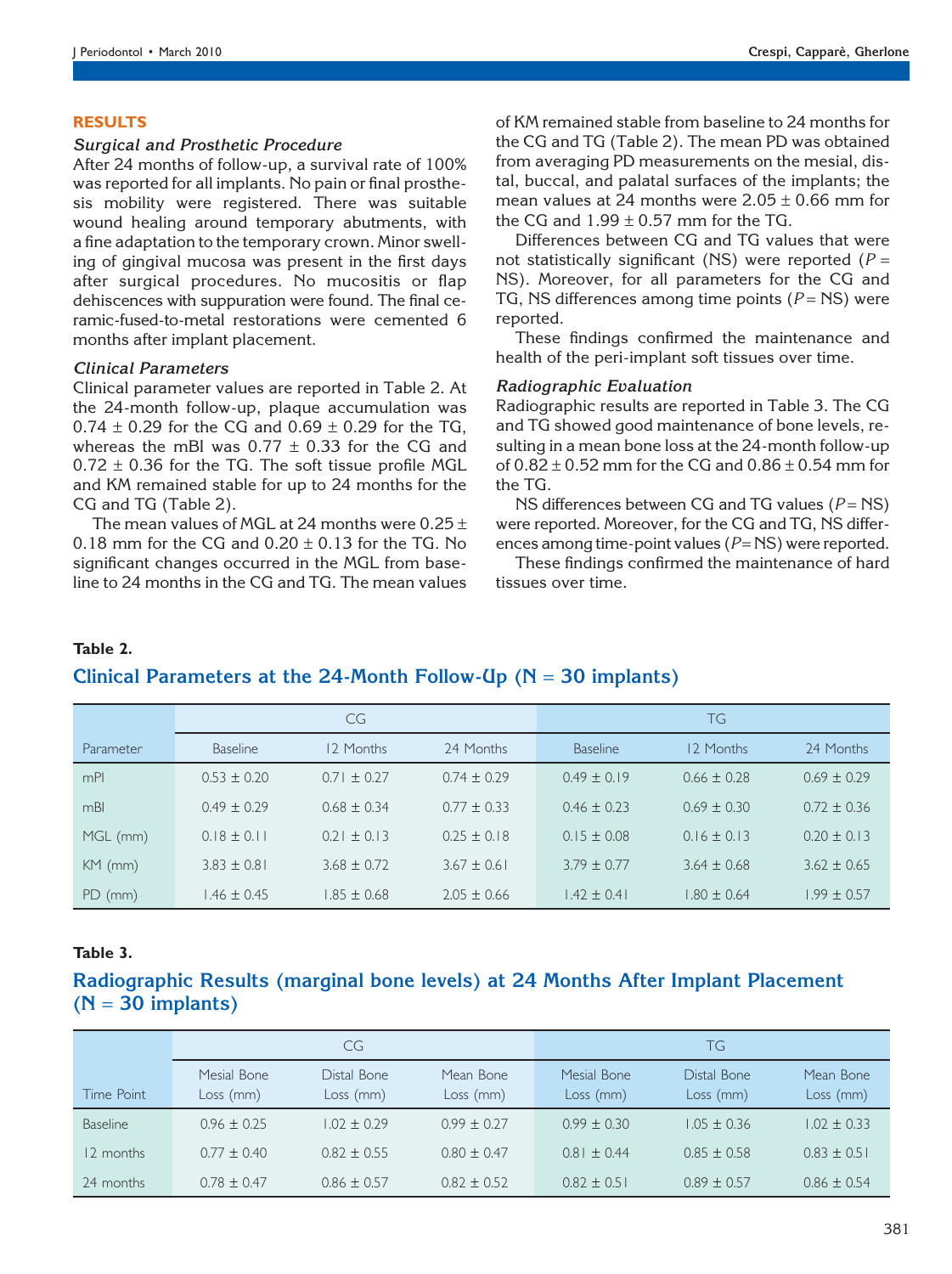## **DISCUSSION**

In the present study, there was no biologic damage in the bone-healing process associated with the immediate implant placement into extraction sockets of teeth that exhibited a periapical pathology. The implant survival rate at 24 months was 100%, and hard and soft tissue integration was similar and favorable in the TG and CG.

In an animal experiment,  $16$  implants were immediately placed in fresh sockets with periapical infections. Twelve weeks later, all implants were successfully osseointegrated, and no signs of inflammation or exudation were observed during the healing period. Histomorphometric analysis revealed no significant difference in the percentage of bone-to-implant contact (BIC) at the periapically infected sites compared to healthy sites.

Another animal study<sup>19</sup> compared the osseointegration of immediate implants in infection-free sites and in sites with periradicular lesions; after 12 weeks, the control and the experimental implants were clinically acceptable, and despite the lower BIC of the experimental group, the study showed the possibility that immediate implant placement might be successful in extraction sockets with periradicular lesions.

In a human study,<sup>15</sup> implants were immediately placed after extraction of teeth with signs of chronic periapical periodontitis, pain, periapical radiolucency, fistula, and suppuration,  $^{14}$  obtaining a bone-regeneration process.

For those implants with primary stability, the immediate placement into the extraction sockets affected by periapical pathology did not lead to an increased rate of complications and rendered an equally favorable type of tissue integration of the implants. In both studies,14,15 acute periapical infections and buccal periapical bone loss were included, and during the surgical procedure, the mucoperiosteal flap was elevated for granulation tissue debridement and the bone-regeneration procedure. In the present study, which had the same success rate as those reported in previous articles,  $14,15$  the implants were positioned in chronic apical lesions with the integrity of bone walls, and granulation tissue was removed without gingival flap elevation.

The high success rate of fresh-socket implants placed in chronic and acute lesions may be explained by the behavior of endodontic infections because they are mixed infections dominated by anaerobic bacteria (Fusobacterium, Prevotella, Porphyromonas, Actinomyces, Streptococcus, and Peptostreptococcus) commonly restricted in the infected root canal. $20,21$ 

Extraction of the involved tooth with socket degranulation led to the eradication of the cultured microorganisms, <sup>15</sup> and immediate implant placement may be beneficial in maintaining the integrity of extraction sockets and contribute to the maintenance of the interdental papillae around implant restorations.<sup>22</sup>

The minimum marginal bone-level change and the moderate recession of the gingival margin observed after 24 months in this study may be due to partial-thickness-flap implant surgery<sup>23</sup> because fullthickness-flap reflection induced tissue loss, which negatively affected the implant esthetic outcomes.<sup>7</sup>

As studied by Novaes et al.,  $11$  the immediate placement of implants in chronically infected sites may not necessarily be contraindicated if appropriate clinical procedures like antibiotic administration, meticulous cleaning, and alveolar debridement are performed before the implant surgical procedure. For those implants where primary stability was achieved, the data of the present study shows that immediate implant placement in extraction sockets of teeth that exhibited chronic periapical pathology did not induce an increased rate of complications and rendered an equally favorable soft and hard tissue integration of the implants.

# **CONCLUSIONS**

Unfortunately, the data regarding the bone-healing process around implants immediately placed in periapical infected sites are limited. Therefore, further studies are mandatory to evaluate the clinical and histologic results.

#### ACKNOWLEDGMENT

The authors report no conflicts of interest related to this study.

#### REFERENCES

- 1. Carlsson GE, Persson G. Morphologic changes of the mandible after extraction and wearing of dentures. A longitudinal, clinical, and X-ray cephalometric study covering 5 years. Odontol Revy 1967;18:27-54.
- 2. Atwood D. Clinical, cephalometric, and densitometric study of reduction of residual ridges. J Prosthet Dent 1971;26:280-295.
- 3. Becker W, Becker B, Handelsman M, Ochsenbein C, Albrektsson T. Guided tissue regeneration for implants placed into extraction sockets: A study in dogs.  $J$ Periodontol 1991;62:703-709.
- 4. Tolman DE, Keller EE. Endosseous implant placement immediately following dental extraction and alveoloplasty: Preliminary report with 6-year followup. <u>Int J Oral Maxillofac Implants</u> 1991;6:24-28.
- 5. Becker W, Dahlin C, Becker B, et al. The use of e-PTFE barrier membranes for bone promotion around titanium implants placed into extraction sockets: A prospective multicenter study. Int J Oral Maxillofac Implants 1994;9:31-40.
- 6. Wilson TG, Schenk R, Buser D, Cochran D. Implants placed in immediate extraction sites: A report of histologic and histometric analyses of human